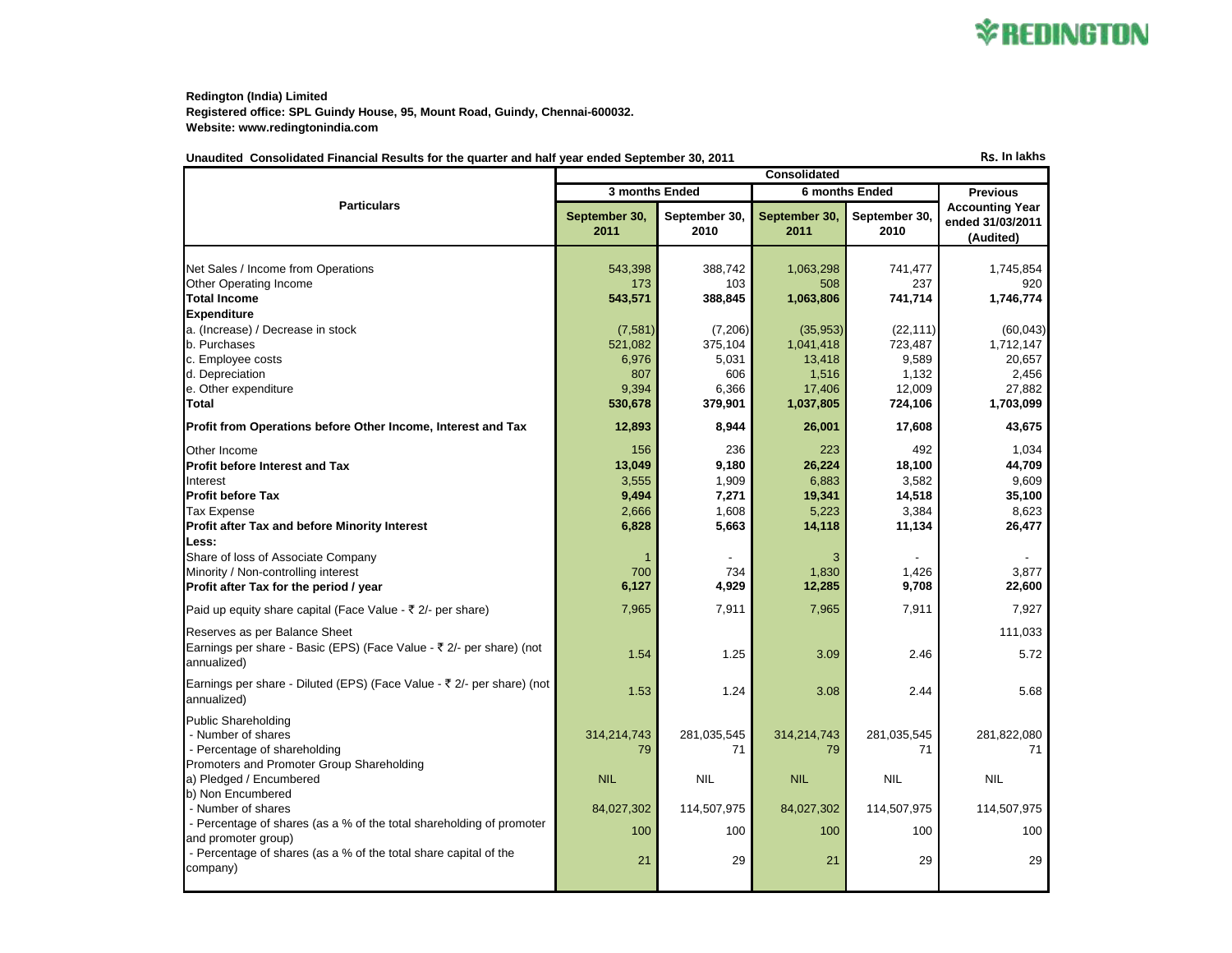## **\*REDINGTON**

| Rs. In lakhs<br>Unaudited Standalone Financial Results for the quarter and half year ended September 30, 2011                                                                                                                                                                                                                                                                                                                                                                                                                                                               |                                                                                    |                                                                                  |                                                                                        |                                                                                    |                                                                                                  |  |
|-----------------------------------------------------------------------------------------------------------------------------------------------------------------------------------------------------------------------------------------------------------------------------------------------------------------------------------------------------------------------------------------------------------------------------------------------------------------------------------------------------------------------------------------------------------------------------|------------------------------------------------------------------------------------|----------------------------------------------------------------------------------|----------------------------------------------------------------------------------------|------------------------------------------------------------------------------------|--------------------------------------------------------------------------------------------------|--|
| <b>Standalone</b>                                                                                                                                                                                                                                                                                                                                                                                                                                                                                                                                                           |                                                                                    |                                                                                  |                                                                                        |                                                                                    |                                                                                                  |  |
|                                                                                                                                                                                                                                                                                                                                                                                                                                                                                                                                                                             |                                                                                    | 3 months Ended                                                                   |                                                                                        | <b>6 months Ended</b>                                                              |                                                                                                  |  |
| <b>Particulars</b>                                                                                                                                                                                                                                                                                                                                                                                                                                                                                                                                                          | September 30,<br>2011                                                              | September 30,<br>2010                                                            | September 30,<br>2011                                                                  | September 30,<br>2010                                                              | <b>Accounting Year</b><br>ended 31/03/2011<br>(Audited)                                          |  |
| Net Sales / Income from Operations<br><b>Other Operating Income</b>                                                                                                                                                                                                                                                                                                                                                                                                                                                                                                         | 273,746<br>190                                                                     | 203,189<br>110                                                                   | 515,612<br>426                                                                         | 378,717<br>236                                                                     | 831,601<br>672                                                                                   |  |
| <b>Total Income</b>                                                                                                                                                                                                                                                                                                                                                                                                                                                                                                                                                         | 273,936                                                                            | 203,299                                                                          | 516,038                                                                                | 378,953                                                                            | 832,273                                                                                          |  |
| <b>Expenditure</b>                                                                                                                                                                                                                                                                                                                                                                                                                                                                                                                                                          |                                                                                    |                                                                                  |                                                                                        |                                                                                    |                                                                                                  |  |
| a. (Increase) / Decrease in stock<br>b. Purchases<br>c. Employee costs<br>d. Depreciation<br>e. Other expenditure<br>Total                                                                                                                                                                                                                                                                                                                                                                                                                                                  | (1,290)<br>261,462<br>2,438<br>310<br>4,250<br>267,170                             | (15, 352)<br>208,384<br>2,237<br>385<br>2,929<br>198,583                         | (20, 926)<br>509,953<br>4,930<br>525<br>8,234<br>502,716                               | (15, 710)<br>374,406<br>4,456<br>739<br>5,686<br>369,577                           | (15,653)<br>802,057<br>8,310<br>1,347<br>13,200<br>809,261                                       |  |
| Profit from Operations before Other Income, Interest and Tax                                                                                                                                                                                                                                                                                                                                                                                                                                                                                                                | 6,765                                                                              | 4,716                                                                            | 13,322                                                                                 | 9,376                                                                              | 23,012                                                                                           |  |
| Other Income<br><b>Profit before Interest and Tax</b><br>Interest<br><b>Profit before Tax</b><br><b>Tax Expense</b><br>Profit after Tax and before Minority Interest<br>Share of loss of Associate Company<br>Minority / Non-controlling interest<br>Profit after Tax for the period / year<br>Paid up equity share capital (Face Value - ₹ 2/- per share)<br>Reserves as per Balance Sheet<br>Earnings per share - Basic (EPS) (Face Value - ₹ 2/- per share) (not<br>annualized)<br>Earnings per share - Diluted (EPS) (Face Value - ₹ 2/- per share) (not<br>annualized) | 347<br>7,113<br>2,063<br>5,050<br>1,664<br>3,386<br>3,386<br>7,965<br>0.85<br>0.85 | 227<br>4,943<br>930<br>4,013<br>1,285<br>2,728<br>2,728<br>7,911<br>0.69<br>0.69 | 1,043<br>14,365<br>3,708<br>10,657<br>3,372<br>7,285<br>7,285<br>7,965<br>1.83<br>1.83 | 619<br>9,995<br>1,759<br>8,236<br>2,714<br>5,522<br>5,522<br>7,911<br>1.40<br>1.39 | 633<br>23,645<br>4,305<br>19,340<br>6,496<br>12,844<br>12,844<br>7,927<br>68,480<br>3.25<br>3.23 |  |
| <b>Public Shareholding</b><br>- Number of shares<br>- Percentage of shareholding<br>Promoters and Promoter Group Shareholding                                                                                                                                                                                                                                                                                                                                                                                                                                               | 314,214,743<br>79                                                                  | 281,035,545<br>71                                                                | 314,214,743<br>79                                                                      | 281,035,545<br>71                                                                  | 281,822,080<br>71                                                                                |  |
| a) Pledged / Encumbered<br>b) Non Encumbered                                                                                                                                                                                                                                                                                                                                                                                                                                                                                                                                | <b>NIL</b>                                                                         | <b>NIL</b>                                                                       | <b>NIL</b>                                                                             | <b>NIL</b>                                                                         | <b>NIL</b>                                                                                       |  |
| - Number of shares                                                                                                                                                                                                                                                                                                                                                                                                                                                                                                                                                          | 84,027,302                                                                         | 114,507,975                                                                      | 84,027,302                                                                             | 114,507,975                                                                        | 114,507,975                                                                                      |  |
| - Percentage of shares (as a % of the total shareholding of promoter<br>and promoter group)                                                                                                                                                                                                                                                                                                                                                                                                                                                                                 | 100                                                                                | 100                                                                              | 100                                                                                    | 100                                                                                | 100                                                                                              |  |
| - Percentage of shares (as a % of the total share capital of the<br>company)                                                                                                                                                                                                                                                                                                                                                                                                                                                                                                | 21                                                                                 | 29                                                                               | 21                                                                                     | 29                                                                                 | 29                                                                                               |  |